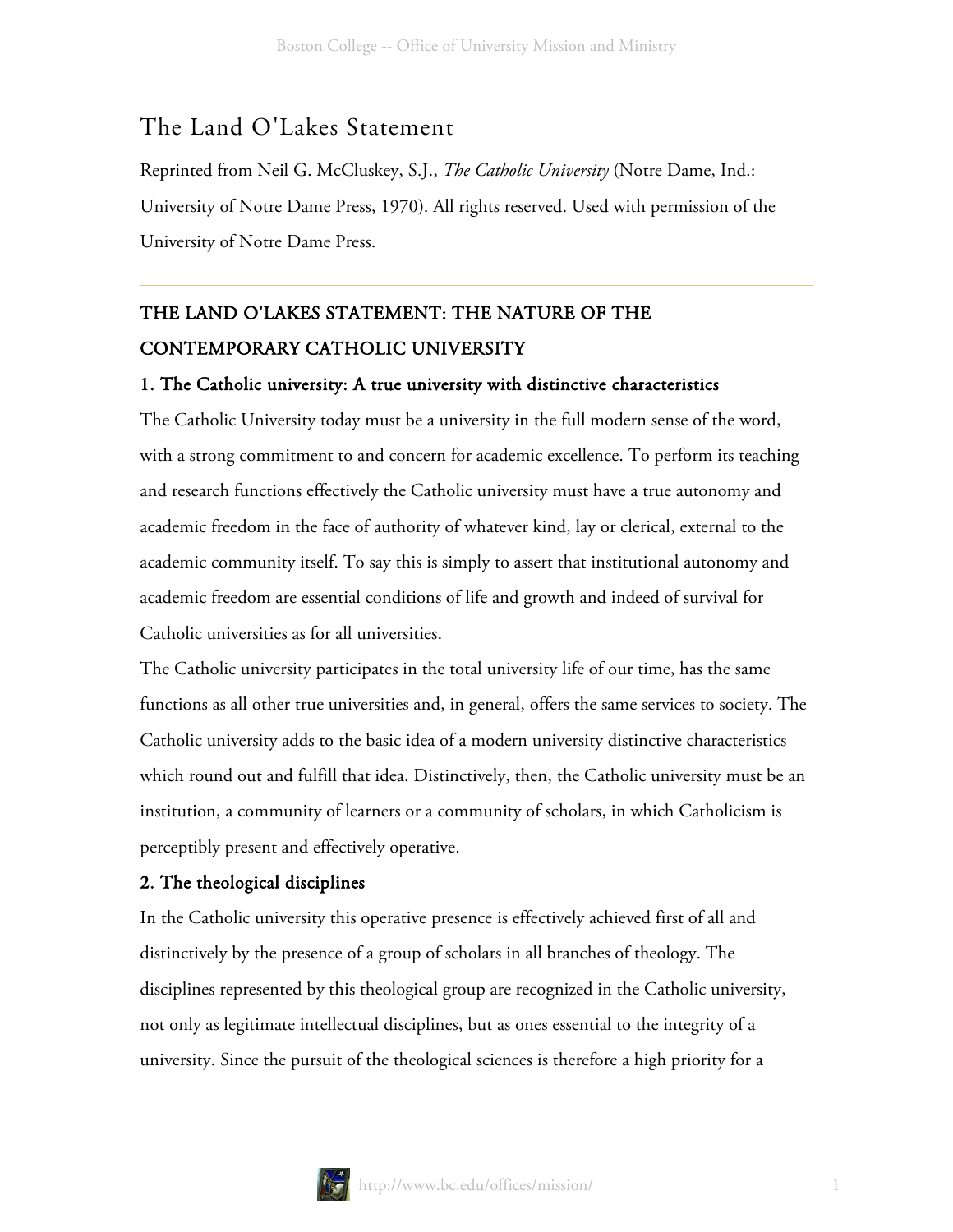Catholic university, academic excellence in these disciplines becomes a double obligation in a Catholic university.

#### 3. The primary task of the theological faculty

The theological faculty must engage directly in exploring the depths of Christian tradition and the total religious heritage of the world, in order to come to the best possible intellectual understanding of religion and revelation, of man in all his varied relationships to God. Particularly important today is the theological exploration of all human relations and the elaboration of a Christian anthropology. Furthermore, theological investigation today must serve the ecumenical goals of collaboration and unity.

#### 4. Interdisciplinary dialogue in the Catholic university

To carry out this primary task properly there must be a constant discussion within the university community in which theology confronts all the rest of modern culture and all the areas of intellectual study which it includes.

Theology needs this dialogue in order:

A) to enrich itself from the other disciplines;

- B) to bring its own insights to bear upon the problems of modern culture; and
- C) to stimulate the internal development of the disciplines themselves.

In a Catholic university all recognized university areas of study are frankly and fully accepted and their internal autonomy affirmed and guaranteed. There must be no theological or philosophical imperialism; all scientific and disciplinary methods, and methodologies, must be given due honor and respect. However, there will necessarily result from the interdisciplinary discussions an awareness that there is a philosophical and theological dimension to most intellectual subjects when they are pursued far enough. Hence, in a Catholic university there will be a special interest in interdisciplinary problems and relationships.

This total dialogue can be eminently successful:

- A) if the Catholic university has a broad range of basic university disciplines;
- B) if the university has achieved considerable strength in these disciplines; and

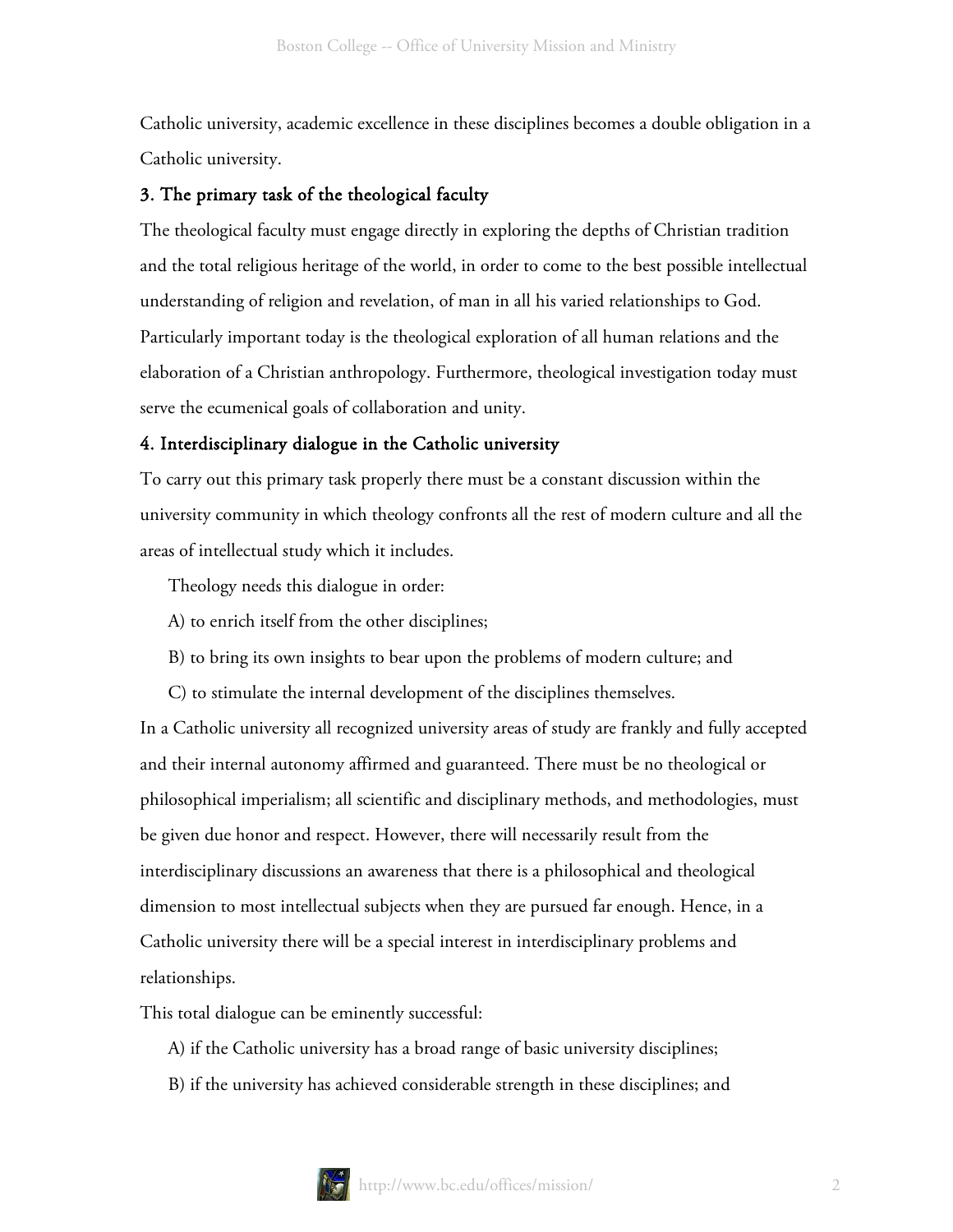C) if there are present in many or most of the non-theological areas Christian scholars who are not only interested in, and competent in their own fields, but also have a personal interest in the cross-disciplinary confrontation.

This creative dialogue will involve the entire university community, will inevitably influence and enliven classroom activities, and will be reflected in curriculum and in academic programs.

### 5. The Catholic university as the critical reflective intelligence of the church

Every university, Catholic or not, serves as the critical reflective intelligence of its society. In keeping with this general function, the Catholic university has the added obligation of performing this same service for the Church. Hence, the university should carry on a continual examination of all aspects and all activities of the Church and should objectively evaluate them. The Church would thus have the benefit of continual counsel from Catholic universities. Catholic universities in the recent past have hardly played this role at all. It may well be one of the most important functions of the Catholic university of the future.

#### 6. The Catholic university and research

The Catholic university will, of course, maintain and support broad programs of research. It will promote basic research in all university fields but, in addition, it will be prepared to undertake by preference, though not exclusively, such research as will deal with problems of greater human urgency or of greater Christian concern.

### 7. The Catholic university and public service

In common with other universities, and in accordance with given circumstances, the Catholic university is prepared to serve society and all its parts, e.g., the Federal Government, the inner-city, etc. However, it will have an added special obligation to carryon similar activities, appropriate to a university, in order to serve the Church and its component parts.

### 8. Some characteristics of undergraduate education

The effective intellectual presence of the theological disciplines will affect the education and life of the students in ways distinctive of a Catholic university.

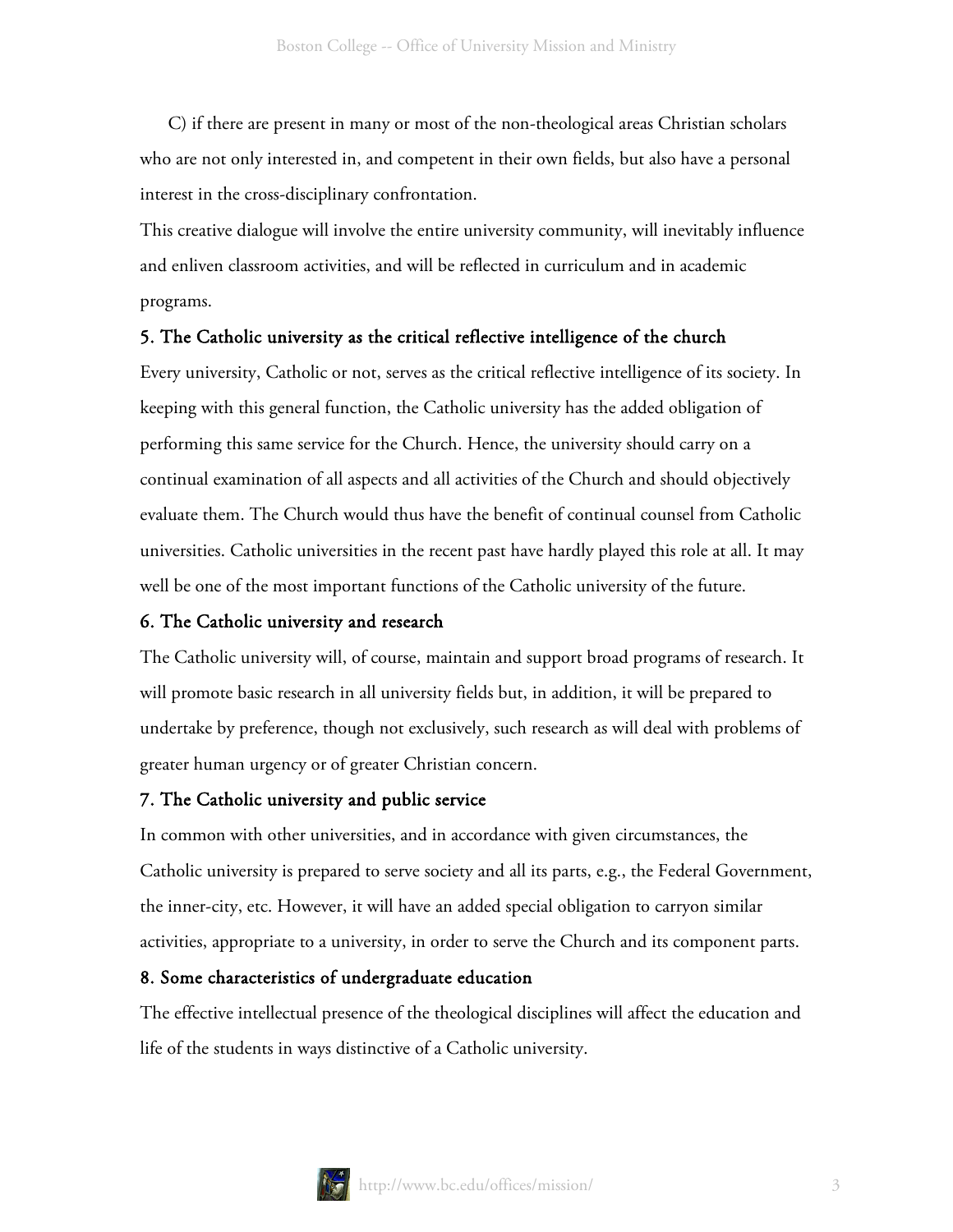With regard to the undergraduate--the university should endeavor to present a collegiate education that is truly geared to modern society. The student must come to a basic understanding of the actual world in which he lives today. This means that the intellectual campus of a catholic university has no boundaries and no barriers. It draws knowledge and understanding from all the traditions of mankind; it explores the insights and achievements of the great men of every age; it looks to the current frontiers of advancing knowledge and brings all the results to bear relevantly on man's life today. The whole world of knowledge and ideas must be open to the student; there must be no outlawed books or subjects. Thus the student will be able to develop his own capabilities and to fulfill himself by using the intellectual resources presented to him.

Along with this and integrated into it should be a competent presentation of relevant, living, Catholic thought.

This dual presentation is characterized by the following emphases:

 A) a concern with ultimate questions; hence a concern with theological and philosophical questions;

 B) a concern for the full human and spiritual development of the student; hence a humanistic and personalistic orientation with special emphasis on the interpersonal relationships within the community of learners;

 C) a concern with the particularly pressing problems of our era, e.g., civil rights, international development and peace, poverty, etc.

#### 9. Some special social characteristics of the Catholic community of learners

As a community of learners, the Catholic university has a social existence and an organizational form.

Within the university community the student should be able not simply to study theology and Christianity, but should find himself in a social situation in which he can express his Christianity in a variety of ways and live it experientially and experimentally. The students and faculty can explore together new forms of Christian living, of Christian witness, and of Christian service.

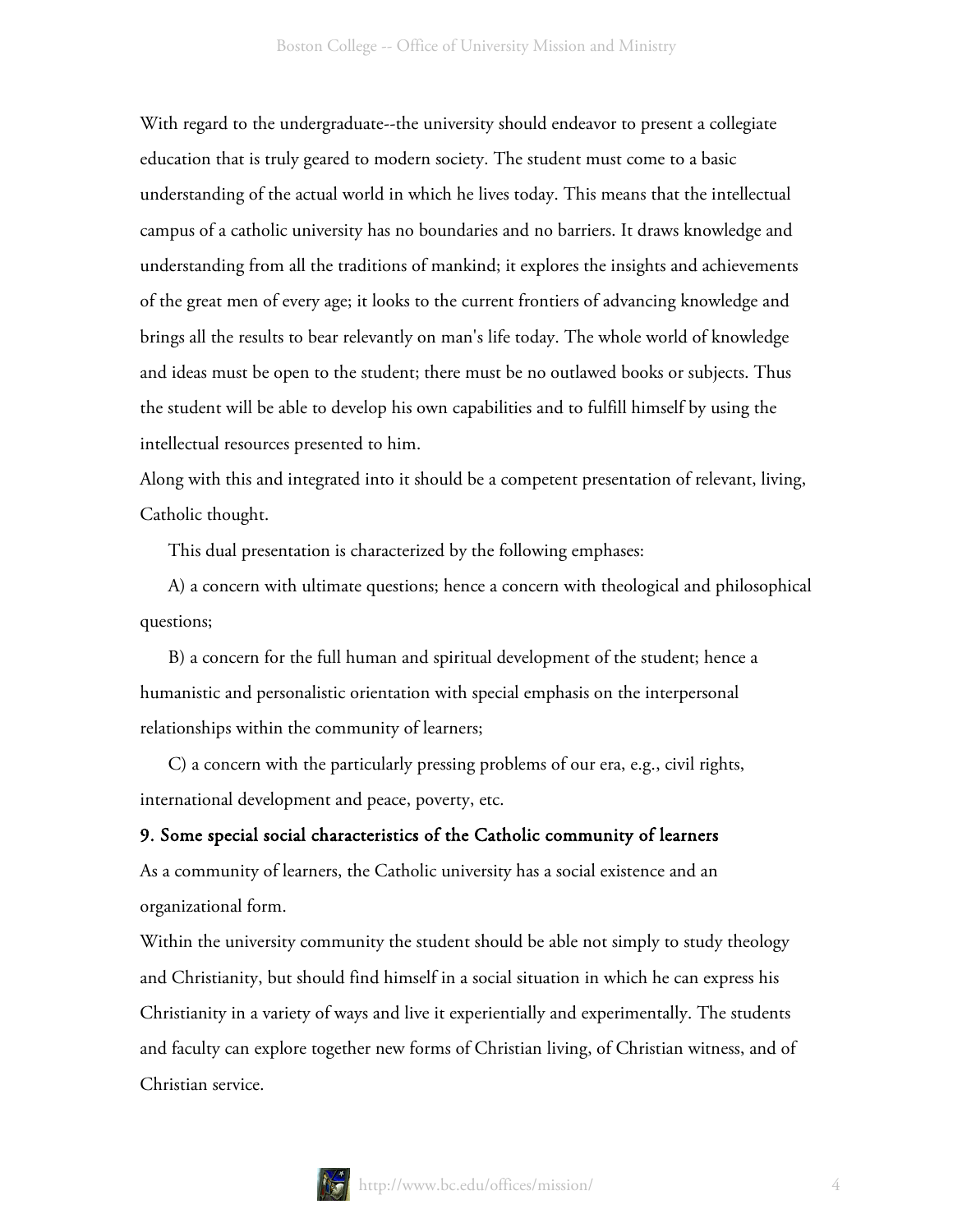The students will be able to participate in and contribute to a variety of liturgical functions, at best, creatively contemporary and experimental. They will find the meaning of the sacraments for themselves by joining theoretical understanding to the lived experience of them. Thus the students will find and indeed create extraordinary opportunities for a full, meaningful liturgical and sacramental life.

The students will individually and in small groups carry on a warm personal dialogue with themselves and with faculty, both priests and laymen.

The students will experiment further in Christian service by undertaking activities embodying the Christian interest in all human problems--inner-city social action, personal aid to the educationally disadvantaged, and so forth.

Thus will arise within the Catholic university a self-developing and self-deepening society of students and faculty in which the consequences of Christian truth are taken seriously in person-to-person relationships, where the importance of religious commitment is accepted and constantly witnessed to, and where the students can learn by personal experience to consecrate their talent and learning to worthy social purposes.

All of this will display itself on the Catholic campus as a distinctive style of living, a perceptible quality in the university's life.

#### 10. Characteristics of organization and administration

The total organization should reflect this same Christian spirit. The social organization should be such as to emphasize the university's concern for persons as individuals and for appropriate participation by all members of the community of learners in university decisions. University decisions and administrative actions should be appropriately guided by Christian ideas and ideals and should eminently display the respect and concern for persons. The evolving nature of the Catholic university will necessitate basic reorganizations of structure in order not only to achieve a greater internal cooperation and participation, but also to share the responsibility of direction more broadly and to enlist wider support. A great deal of study and experimentation will be necessary to carry out these changes, but changes of this kind are essential for the future of the Catholic university.